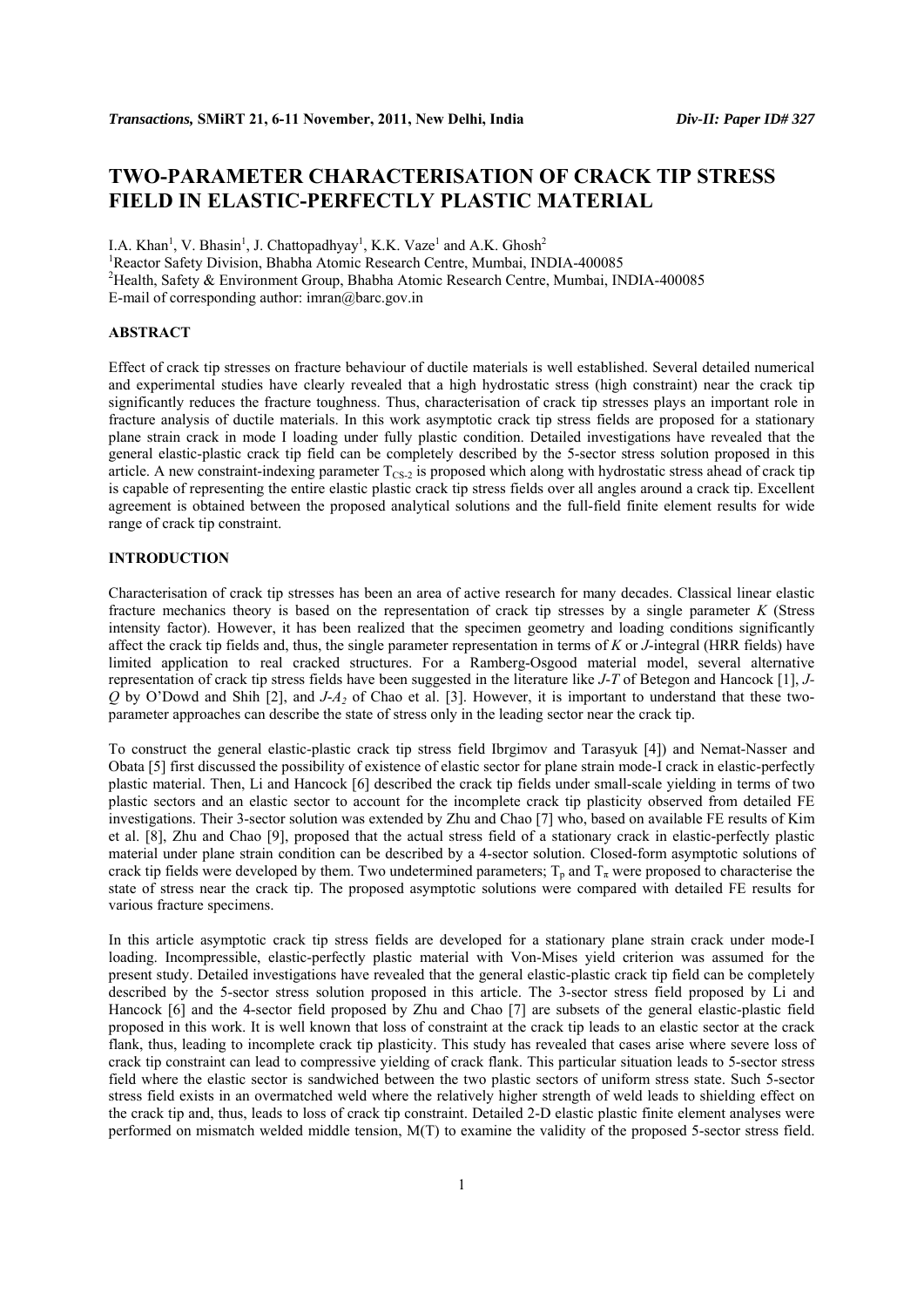Both under matched and over matched cases were analysed to simulate wide range of crack tip constraint. Excellent agreement is obtained between the proposed asymptotic crack tip stress field and finite element results. Detailed studies have revealed that, in the general case of elastic plastic crack tip field the  $T_{\pi}$  parameter proposed by Zhu and Chao [7] cannot be used as a constraint parameter to represent a unique state of stress at the crack tip. A new constraint-indexing parameter  $T_{CS-2}$  is proposed which along with  $T_p$  parameter, suggested by Zhu and Chao [7], is capable of representing the entire elastic plastic crack tip stress fields over all angles around a crack tip. Advantages of the proposed  $T_{CS-2}$  parameter over the  $T_{\pi}$  parameter are discussed. It is demonstrated that the proposed constraint parameters are adequate to represent the effects of specimen geometry, loading conditions, and the additional constraint that arises due to weld strength mismatch.

# **GOVERNING EQUATIONS**

We consider here a stationary crack in an incompressible elastic-perfectly plastic material under plane strain condition. Only mode-I loading is considered here.

Equilibrium Equations

For elastic-perfectly plastic material equilibrium equations can be expressed as

$$
\frac{d\sigma_{r\theta}}{d\theta} + \sigma_{rr} - \sigma_{\theta\theta} = 0 \qquad \qquad \frac{d\sigma_{\theta\theta}}{d\theta} + 2\sigma_{r\theta} = 0 \qquad (1)
$$

#### Plane Strain Condition

If elastic response of the material is considered as incompressible then plane strain condition is same for both elastic and plastic sectors and can be expressed as

$$
\sigma_{33} = \frac{1}{2} (\sigma_{11} + \sigma_{22}) = \frac{1}{2} (\sigma_{rr} + \sigma_{\theta\theta})
$$
\n(2)

Yield criterion

Von-Mises yield criterion for plane strain condition can be expressed as

$$
\frac{1}{4}(\sigma_{rr} - \sigma_{\theta\theta})^2 + \sigma_{r\theta}^2 = k^2
$$
\n(3)

Here *k* is  $\sigma_y/\sqrt{3}$ ,  $\sigma_y$  is the yield strength in tension. The in-plane stress components in the plastic sector can be expressed in terms of a stress function  $\psi(\theta)$  [7]

$$
\sigma_{rr}(\theta) = \sigma_m(\theta) - k \cos \psi(\theta) \qquad \sigma_{\theta\theta}(\theta) = \sigma_m(\theta) + k \cos \psi(\theta) \qquad \sigma_{r\theta}(\theta) = k \sin \psi(\theta) \tag{4}
$$

#### Asymptotic Solution in Plastic Sector

When in-plane stress components satisfying the yield criterion, that is, eq. (4) is substituted in the equilibrium equations, eq. (1), the governing equations in plastic sector leads to two different stress solutions near the crack tip.

In constant stress sector (in which the mean stress  $\sigma_m$  is a constant quantity)

$$
\psi(\theta) = 2\theta + \psi_o \qquad \sigma_m(\theta) = C_1 \tag{5}
$$

In fan field (where the mean stress  $\sigma_m$  is a linear function of the polar angle  $\theta$ )

$$
\psi(\theta) = \frac{\pi}{2} + n\pi \qquad \sigma_m(\theta) = -2k\theta\cos(n\pi) + C_2 \tag{6}
$$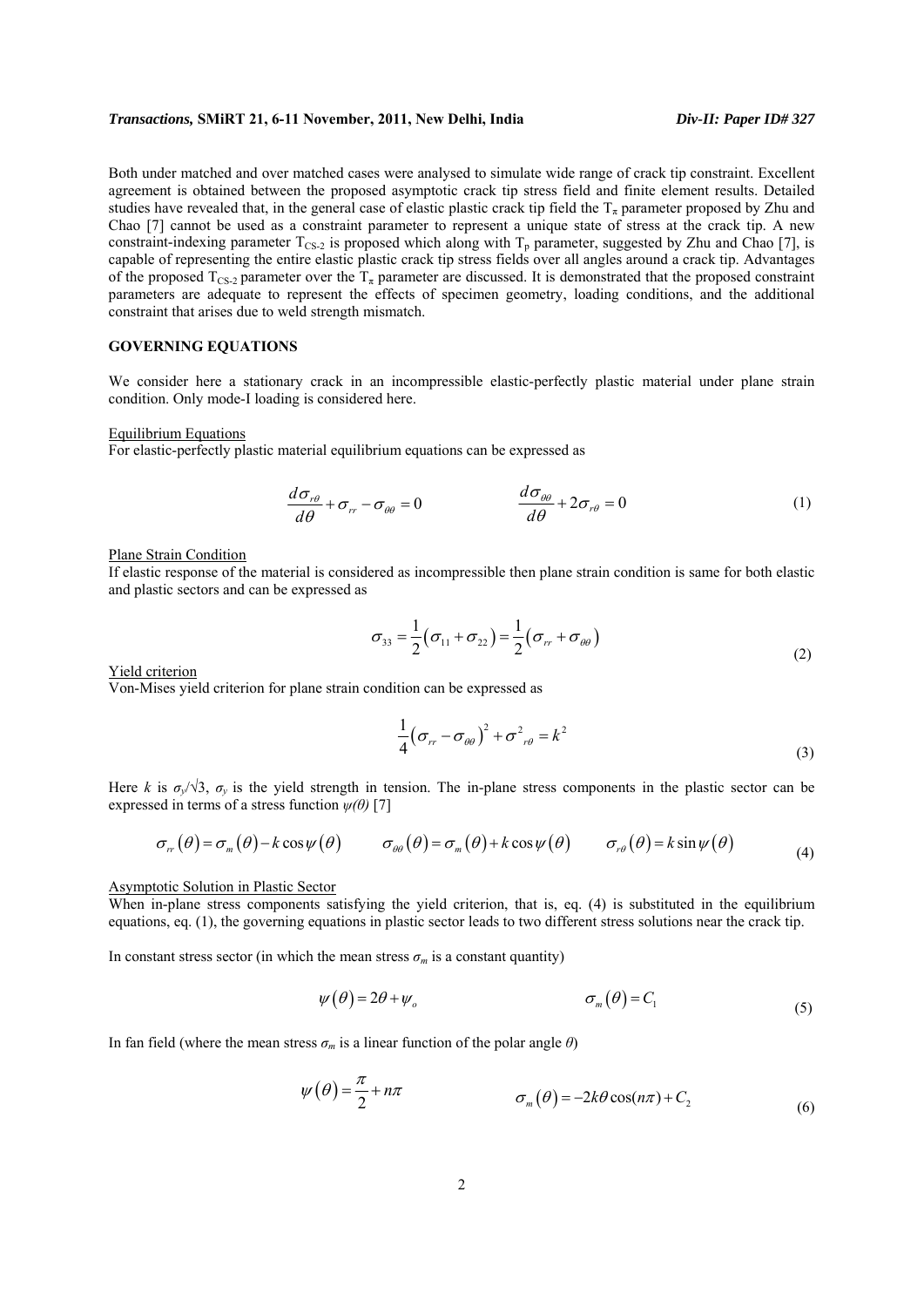The constants  $\psi$ <sup>o</sup>,  $C_1$ ,  $C_2$  and the integer *n* in eqs. (5) and (6) can be determined by boundary and continuity conditions.

#### Asymptotic Solution in Elastic Sector

In an elastic sector in addition to satisfying the asymptotic equilibrium equation, eq. (1), the deformation field has to be compatible. Stresses in such an elastic sector can be finally expressed as [10]

$$
\sigma_{rr}(\theta) = -A\cos 2\theta - B\sin 2\theta + 2C\theta + D\tag{7a}
$$

$$
\sigma_{\theta\theta}(\theta) = A\cos 2\theta + B\sin 2\theta + 2C\theta + D\tag{7b}
$$

$$
\sigma_{r\theta}(\theta) = A\sin 2\theta - B\cos 2\theta - C\tag{7c}
$$

The integration constants *A*, *B*, *C* and *D* can be determined from the boundary and continuity conditions.

### Assembly of crack tip sectors

Asymptotic elastic and plastic sectors were assembled to maintain the continuity of tractions,  $\sigma_{\theta\theta}$  and  $\sigma_{\text{rf}}$  across sector boundaries. However, radial stress  $\sigma_{rr}$  may be discontinuous across the sector boundaries. For a centred fan adjoining an elastic, or constant stress sector,  $\sigma_{\text{r}} = k$ . There can be no stress jump in  $\sigma_{\text{r}}$  and full continuity of all the stress components is required, that is,

$$
\sigma_{\alpha\beta}\left(\theta_{i}^{+}\right) = \sigma_{\alpha\beta}\left(\theta_{i}^{+}\right) \tag{8}
$$

Here  $\theta_i$  and  $\theta_i$  correspond to angles just before and after the border-delimitation angle  $\theta_i$ , respectively.

# **ELASTIC-PLASTIC CRACK TIP STRESS FIELD UNDER MODE-I LOADING**

For mode-I crack, the traction free conditions on the crack flank and symmetric deformation requires that

$$
\sigma_{\theta\theta}(\pm\pi) = 0 \qquad \sigma_{r\theta}(\pm\pi) = 0 \qquad \sigma_{r\theta}(0) = 0 \tag{9}
$$

The general elastic-plastic crack tip stress field, for an incompressible elastic perfectly-plastic material, actually comprises of 4 plastic sectors and one elastic sector as shown in Fig.1 (a). It is easy to visualise that when  $\theta_4 = \pi$ , the proposed 5-sector field degenerates to the 4-sector stress solution, Fig.1 (b). Since the first 3-sectors in proposed 5 sector field are identical to those of Zhu and Chao (2001) we omit the details and directly express the resulting equations as follows

$$
\psi(\theta) = \begin{cases} 2\theta & 0 \le \theta \le \theta_1 = \frac{\pi}{4} \\ \frac{\pi}{2} & \theta_1 \le \theta \le \theta_2 \\ \frac{\pi}{2} + 2(\theta - \theta_2) & \theta_2 \le \theta \le \theta_3 \end{cases} \qquad \sigma_m(\theta) = \begin{cases} k(1+\pi) + T_p & 0 \le \theta \le \theta_1 = \frac{\pi}{4} \\ k\left(1 + \frac{3}{2}\pi - 2\theta\right) + T_p & \theta_1 \le \theta \le \theta_2 \\ k\left(1 + \frac{3}{2}\pi - 2\theta_2\right) + T_p & \theta_2 \le \theta \le \theta_3 \end{cases} \tag{10}
$$

 $\epsilon$ 

Here  $T_p$  is an undetermined constant in the asymptotic analysis. It has to be evaluated from full-field solution like SLF or finite element analysis. This  $T_p$  parameter was defined by Zhu and Chao [7] as

$$
T_{p} = \sigma_{\theta\theta}^{app} (0) - \sigma_{\theta\theta}^{Prandil} (0)
$$
\n(11)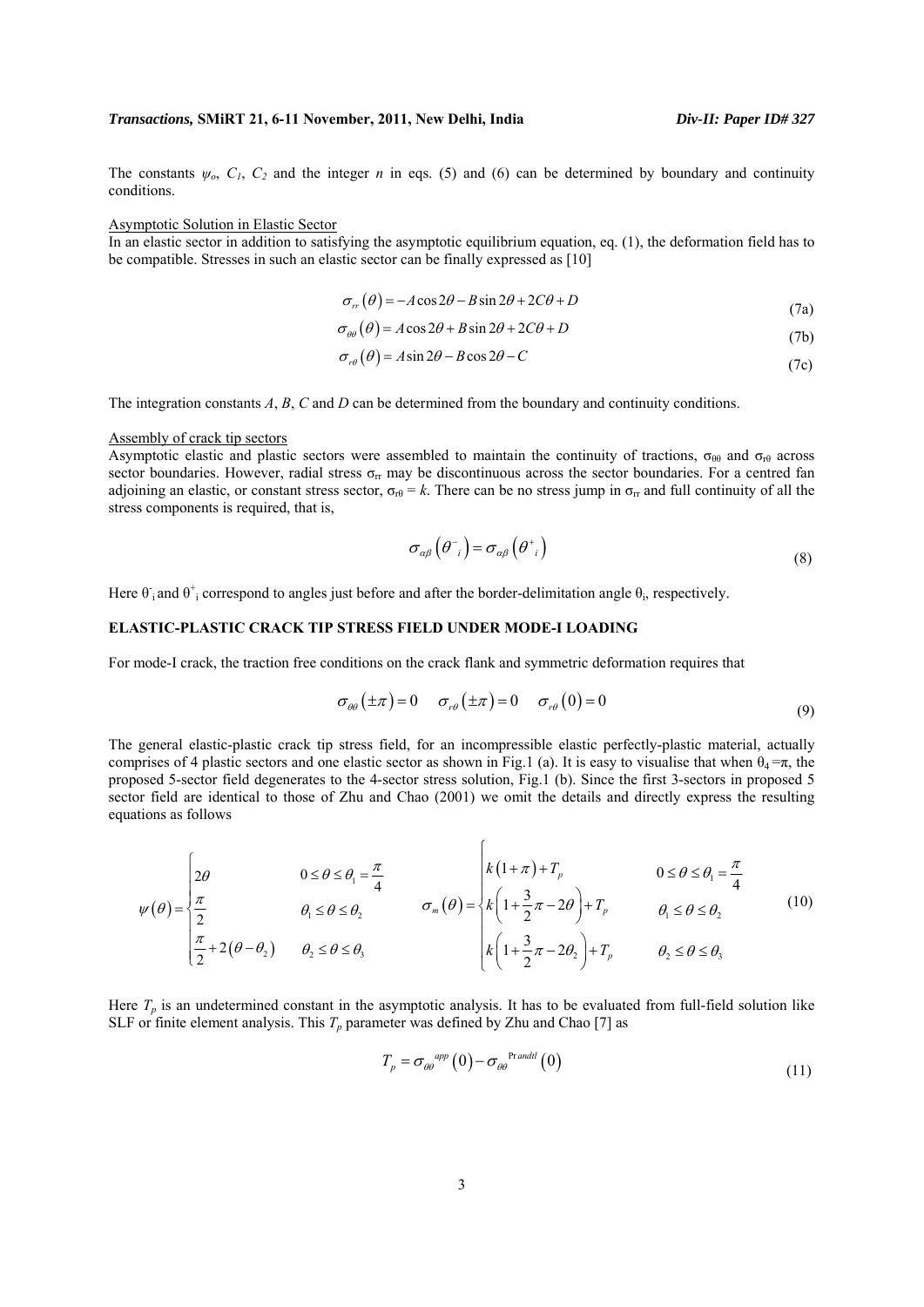Thus,  $T_p$  essentially represents the hydrostatic stress ahead of the crack tip and carries the same physical meaning as that of *Q* proposed by O'Dowd and Shih [2]. The stress components in the second constant stress sector, using eq. (4), are as follows

$$
\sigma_{rr}(\theta) = k \left( 1 + \frac{3}{2}\pi - 2\theta_2 \right) + k \sin 2(\theta - \theta_2) + T_p \tag{12a}
$$

$$
\sigma_{\theta\theta}(\theta) = k \left( 1 + \frac{3}{2}\pi - 2\theta_2 \right) - k \sin 2(\theta - \theta_2) + T_p \tag{12b}
$$

$$
\sigma_{r\theta}(\theta) = k \cos 2(\theta - \theta_2) \tag{12c}
$$



Fig.1: Description of elastic-plastic crack-tip stress fields under mode I by (a) Proposed 5-sector field and (b) 4 sector solution of Zhu and Chao [7].

In the third constant stress sector, adjacent to crack flank, the stress distribution can be obtained by using the traction free condition on the crack flank. The general solution can be expressed as

$$
\psi(\theta) = 2\theta - \pi + n\pi \tag{13}
$$

For compressive yielding of crack flank  $n=1$  and the resulting stress function and stress components can be expressed as follows

$$
\psi(\theta) = 2\theta \tag{14}
$$

$$
\sigma_{rr}(\theta) = -k(1+\cos 2\theta) \qquad \sigma_{\theta\theta}(\theta) = -k(1-\cos 2\theta) \qquad \sigma_{r\theta}(\theta) = k\sin 2\theta \qquad (15)
$$

For a fully continuous stress solution around the crack tip, the integration constants (*A*, *B*, *C* and *D*) that describes the stress distribution in the elastic sector can be expressed in terms of the border angles separating the two adjacent stress sectors by using the continuity conditions, eq. (8). Continuity conditions provide two additional equations, which are as follows

$$
k\left(1+\frac{3}{2}\pi-2\theta_{2}\right)+T_{p}=2C\theta_{3}+D
$$
\n(16)

$$
2C\theta_4 + D = -k\tag{17}
$$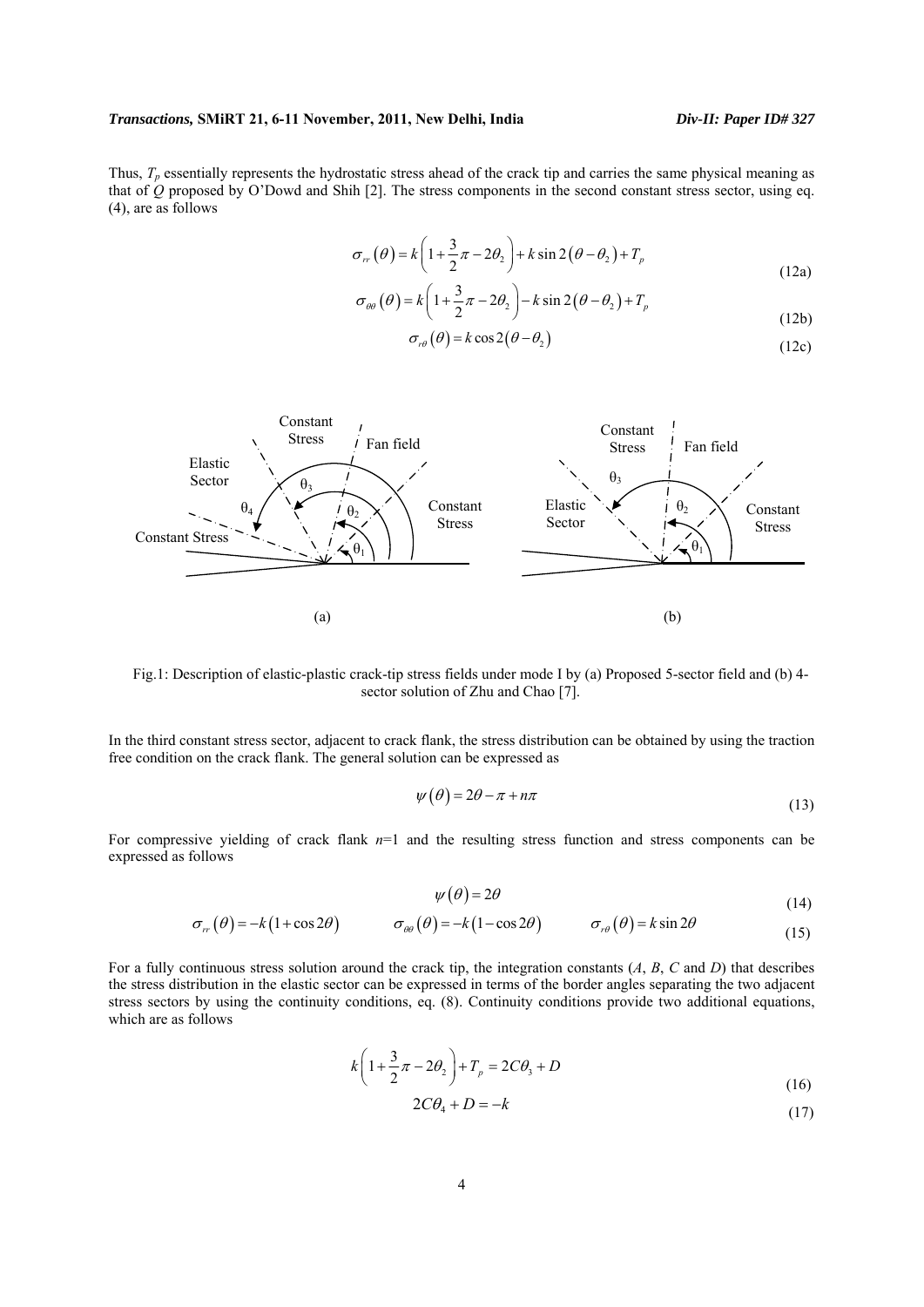These two equations are insufficient to solve for three unknowns, that is,  $\theta_2$ ,  $\theta_3$  and  $\theta_4$ . In other words, the  $T_p$ parameter alone can not characterise the crack tip stresses. It may be noted that the  $T_{\pi}$  parameter proposed by Zhu and Chao [7] that was used to describe the stress state in the elastic sector near the crack flank (in case of 4-sector field) losses its applicability in the general elastic plastic 5-sector stress solution. For various possible states of stress near the crack tip (for a 5-sector solution) the value of  $T_{\pi}$  parameter is fixed ( $T_{\pi}$ =-2*k*). In view of this limitation of  $T_{\pi}$ parameter we propose the hydrostatic/mean stress in the second constant stress sector as an independent and additional parameter which in conjunction with  $T_p$  parameter is used to describe the general state of stress near the crack tip in an elastic perfectly-plastic material.

We define the  $T_{CS-2}$  parameter as the difference of mean stress in the actual state of stress from the reference Prandtl field in the second constant stress sector.

$$
T_{CS-2} = \sigma_m^{app} - k \tag{18}
$$

In the second constant stress sector ( $\theta_2 < \theta < \theta_3$ ) we have

$$
\sigma_m = k \left( 1 + \frac{3}{2} \pi - 2\theta_2 \right) + T_p \tag{19}
$$

The angular position of the border separating the fan field and the second constant stress sector can be expressed in terms of the two constraint indexing parameters as follows

$$
\theta_2 = \frac{3}{4}\pi - \frac{\left(T_{CS-2} - T_p\right)}{2k} \tag{20}
$$

For a given value of  $T_p$  and  $T_{CS-2}$  parameter,  $\theta_2$  can be obtained from Eq. (20). Eqs. (16) and (17) can then be used to evaluate the two unknown variables, that is,  $\theta_3$  and  $\theta_4$ . Thus, a complete characterisation of crack tip stresses is possible by means of these two independent constraint indexing parameters. It may be easily demonstrated that a definite mathematical relation exists between the constraint parameters  $T_p$  and  $T_{CS-2}$  when transition occurs from the 5-sector field to the 4-sector stress field. This limiting condition corresponds to the situation when compressive yielding just initiates at the crack tip. Beyond this condition any further loss of crack tip constraint would spread compressive yielding in the region adjacent to crack flank and the resulting stress distribution cannot be described by the 4-sector field.

# **FINITE ELEMENT SIMULATION OF CRACK TIP STRESS FIELDS FOR DIFFERENT CONSTRAINTS**

To verify the proposed asymptotic 5-sector field detailed full-field FE analyses were performed. All analyses were performed on mismatch welded middle tension, M(T), specimen, under large-scale plasticity (at limit state), to simulate a wide range of  $T_p$  and  $T_{CS-2}$  parameters representing different crack tip constraint levels. 2-D plane strain analyses were carried out on idealised weld without any heat affected zone (HAZ) (see Fig. 2). The two materials were assumed to have same elastic modulus and Poisson's ratio but mismatch in their yield strength. The elastic response of base and weld material was modeled as isotropic and almost incompressible (ν=0.49). The effects of geometry were modelled by changing the weld slenderness ratio (*ψ*) while the strength mismatch effects were incorporated by changing the mismatch ratio (*M*). These two parameters are defined as follows

$$
M = \frac{\sigma_{YW}}{\sigma_{YB}} \qquad \psi = \frac{W - a}{H} = \frac{l}{H} \tag{21}
$$

Material mismatch ratio *M* and weld slenderness ratio *ψ* were systematically varied to account all practical cases. Fig. 3 shows the FE discretisation scheme used in present investigation. To avoid problems associated with incompressibility eight-noded plane strain element with reduced integration were employed in all FE calculations. Due to symmetry only one-quarter of M(T) specimen was modelled. The numerical model employs the small-strain formulation. The material was model as isotropic, elastic-plastic obeying the Von-Mises yield criterion. Uniform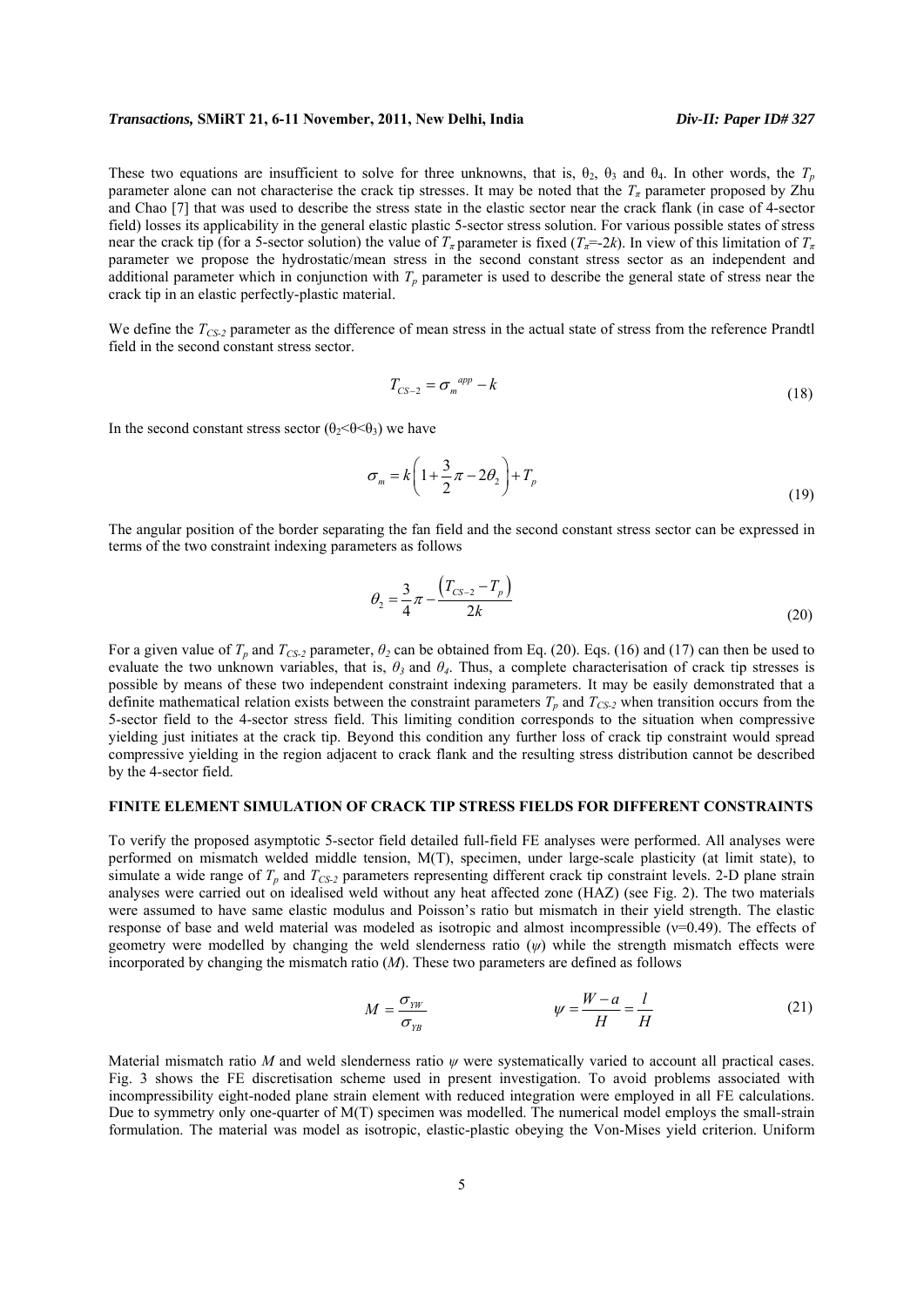rigid displacement was applied on the top edge of this FE model and the specimen was loaded to its limit state. For all the cases analysed, the values of constraint-indexing parameters, that is,  $T_p$  and  $T_{CS-2}$  parameters are provided in Table 1. Detailed comparison of analytical results with FE analyses is presented only for few representative cases (see Figs. 4 and 5).



Fig.2: Idealised M(T) specimen with weld centre crack.



Fig.3: Finite element discretisation scheme used in present investigation.



Fig.4: Comparison of crack-tip stresses for mismatch welded M(T) specimen with *ψ*=1.67 and *M*=1.75. (a) Asymptotic 4-sector stress solution proposed by Zhu and Chao [7]. (b) Proposed 5-sector stress solution. The open circles refer to results obtained from FEA.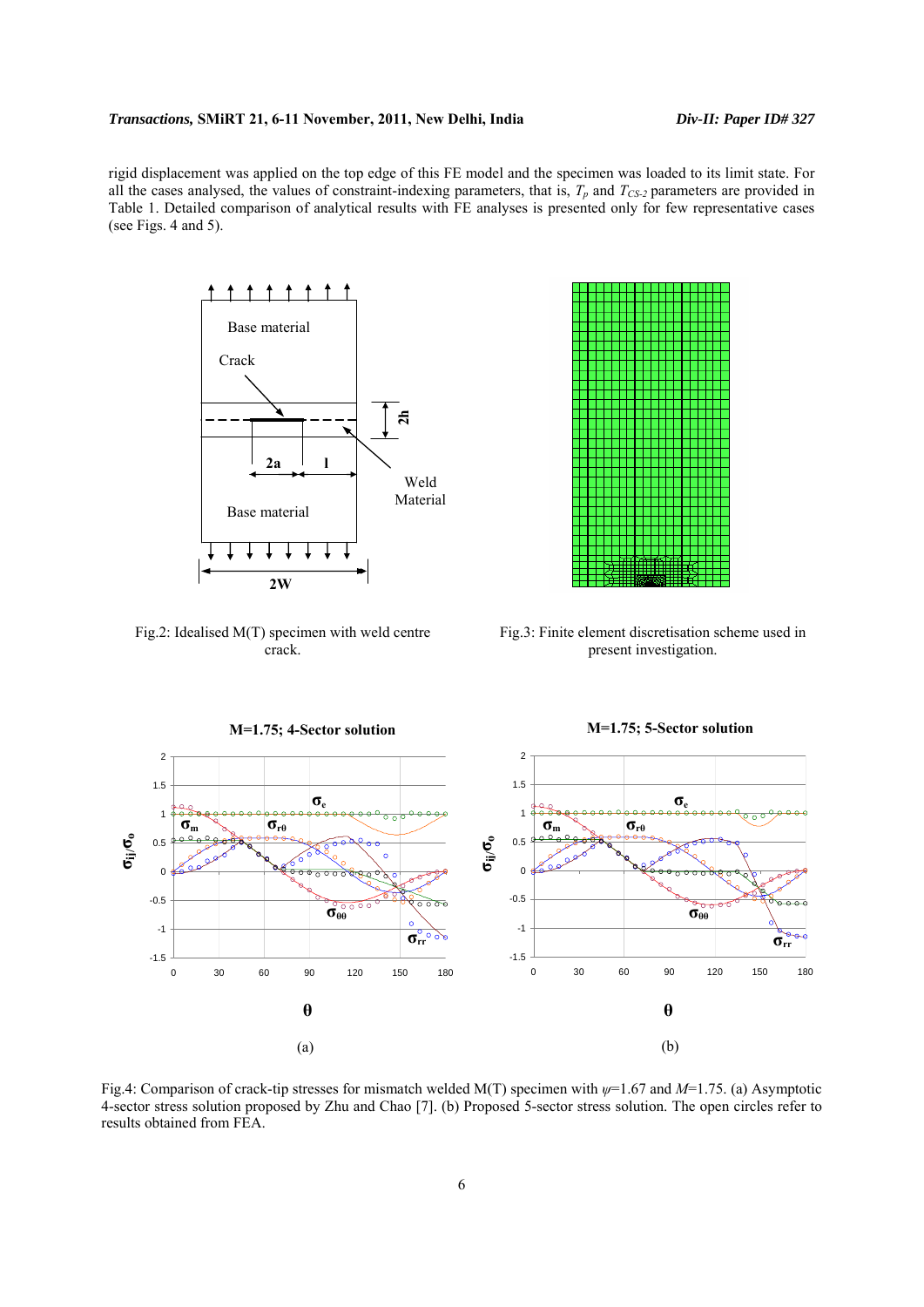

Fig.5: Comparison of crack-tip stresses for mismatch welded M(T) specimen with *ψ*=10 and *M*=2. (a) Asymptotic 4 sector stress solution proposed by Zhu and Chao [7]. (b) Proposed 5-sector stress solution. The open circles refer to results obtained from FEA.

| Weld           | Mismatch         | $T_p/k$          | $T_{CS-2}/k$     | Crack tip stress field |
|----------------|------------------|------------------|------------------|------------------------|
| slenderness    | ratio $(M)$      | (FEA)            | (FEA)            | classification         |
| ratio $(\psi)$ |                  |                  |                  |                        |
|                | 0.25             | $\theta$         | $\theta$         | Prandtl field          |
|                | 0.5              | $-0.371$         | 0.0587           | 4-sector stress field  |
|                |                  |                  |                  |                        |
|                | 0.75             | $-1.959$         | $-0.0648$        | 4-sector stress field  |
| 10             | 0.9              | $-2.464$         | $-0.3426$        | 4-sector stress field  |
|                | 1.25             | $-3.027$         | $-0.791$         | 4-sector stress field  |
|                | 1.5              | $-3.243$         | $-0.952$         | 4-sector stress field  |
|                | 1.75             | $-3.443$         | $-1.133$         | 5-sector stress field  |
|                | $\overline{2}$   | $-3.611$         | $-1.232$         | 5-sector stress field  |
|                | 0.25             | $\boldsymbol{0}$ | $\boldsymbol{0}$ | Prandtl field          |
|                | 0.5              | $-0.376$         | 0.0898           | 4-sector stress field  |
|                | 0.75             | $-1.928$         | $-0.0347$        | 4-sector stress field  |
| 5              | 0.9              | $-2.439$         | $-0.312$         | 4-sector stress field  |
|                | 1.25             | $-3.076$         | $-0.782$         | 4-sector stress field  |
|                | 1.5              | $-3.3$           | $-0.995$         | 4-sector stress field  |
|                | 1.75             | $-3.498$         | $-1.165$         | 5-sector stress field  |
|                | $\overline{2}$   | $-3.625$         | $-1.247$         | 5-sector stress field  |
|                | $\overline{0.9}$ | $-2.574$         | $-0.389$         | 4-sector stress field  |
|                | 1.25             | $-3.011$         | $-0.729$         | 4-sector stress field  |
|                | 1.5              | $-3.359$         | $-1.04$          | 4-sector stress field  |
| 3.33           | 1.75             | $-3.475$         | $-1.113$         | 5-sector stress field  |
|                | $\overline{2}$   | $-3.52$          | $-1.18$          | 5-sector stress field  |
|                | $\overline{0.5}$ | $-0.401$         | 0.0832           | 4-sector stress field  |
|                | 0.75             | $-1.962$         | $-0.0658$        | 4-sector stress field  |
|                | 0.9              | $-2.452$         | $-0.323$         | 4-sector stress field  |

Table 1: Numerical values of  $T_p$ ,  $T_{CS-2}$  and  $T_\pi$  parameters obtained from FE analyses.